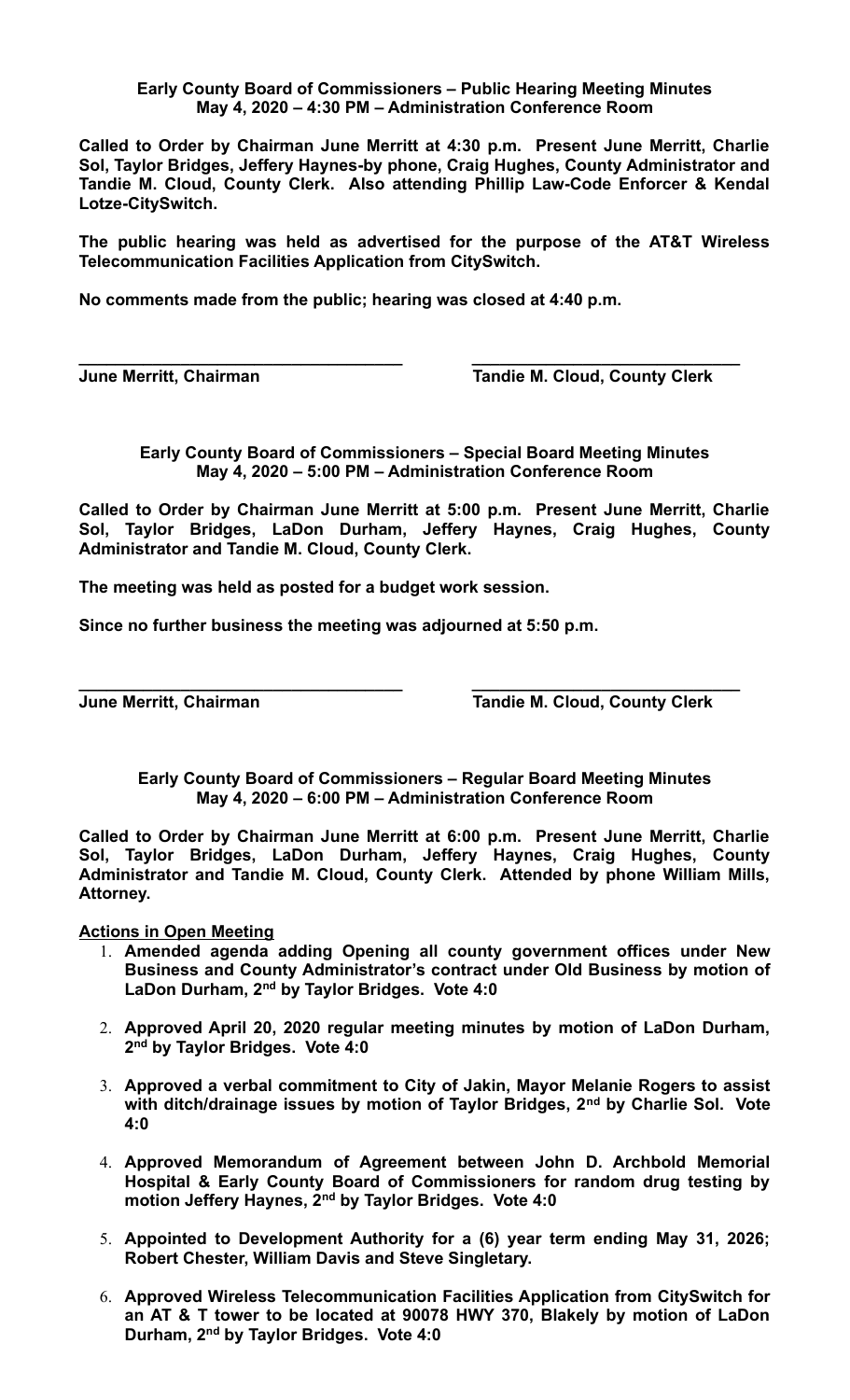- 7. **Approved county offices to reopen doors on May 11, 2020 following CDC guidelines by motion of Taylor Bridges, 2nd by LaDon Durham. Vote 4:0**
- 8. **Approved Contract Employee Agreement between Early County Board of Commissioners, Development Authority of Early with Navajo Services, LLC for Craig Hughes to serve as "Acting county administrator" and "Acting Development Authority Director" to expire December 31, 2020 by motion of LaDon Durham, 2nd by Taylor Bridges. Vote 4:0**

**Adjourned at 7:19 p.m. by motion of Charlie Sol, 2nd by LaDon Durham. Vote 4:0**

**\_\_\_\_\_\_\_\_\_\_\_\_\_\_\_\_\_\_\_\_\_\_\_\_\_\_\_\_\_\_\_\_\_\_\_ \_\_\_\_\_\_\_\_\_\_\_\_\_\_\_\_\_\_\_\_\_\_\_\_\_\_\_\_\_**

**June Merritt, Chairman Tandie M. Cloud, County Clerk** 

**Early County Board of Commissioners – Special Board Meeting Minutes May 11, 2020 – 5:00 PM – Administration Conference Room**

**Called to Order by Chairman June Merritt at 5:00 p.m. Present June Merritt, Charlie Sol, Taylor Bridges, Jeffery Haynes, Craig Hughes, County Administrator and Tandie M. Cloud, County Clerk. LaDon Durham was unable to attend.**

**The meeting was held as posted for a budget work session.**

**Actions in Open Meeting**

- 1. **Denied security system at Early County Airport with BCIS in amount of \$6,010.00 by motion of Taylor Bridges, 2nd by Charlie Sol. Vote 3:0**
- 2. **Approved to add Chiller Maintenance fee of \$5000.00 to budget under Courthouse-Repair and Maintenance by motion of Taylor Bridges, 2nd by Charlie Sol. Vote 3:0**
- 3. **Denied \$500.00 increase for "BECRD" Blakely-Early County Recreation Department by motion Jeffery Haynes, 2nd by Charlie Sol. Vote 3:0**
- 4. **Motion to add \$500.00 to budget for City of Arlington Recreation by motion of Jeffery Haynes, 2nd by Charlie Sol. Failed for lack of majority (3) vote. Vote 2:1**
- 5. **Approved the surplus sale of (PU#11) 2004 Ford F150 #5546; (PU#18) 2004 Ford F1250 #0089; and (C-1) 2008 Ford F150 #6460 by motion of Taylor Bridges, 2nd by Charlie Sol. Vote 3:0**

**Closed Session**

**Entered at 6:50 p.m. by motion of Taylor Bridges, 2nd by Charlie Sol to discuss acquisition of real estate. Vote 3:0 Exited at 7:10 p.m. to open meeting with authorization for Chairman to sign the Executive Session Affidavit by motion of Charlie Sol, 2nd by Taylor Bridges. Vote 3:0 No action taken as result of session.**

**Adjourned at 7:10 p.m. by motion of Charlie Sol, 2nd by Jeffery Haynes. Vote 3:0**

**\_\_\_\_\_\_\_\_\_\_\_\_\_\_\_\_\_\_\_\_\_\_\_\_\_\_\_\_\_\_\_\_\_\_\_ \_\_\_\_\_\_\_\_\_\_\_\_\_\_\_\_\_\_\_\_\_\_\_\_\_\_\_\_\_ June Merritt, Chairman Tandie M. Cloud, County Clerk**

**Early County Board of Commissioners – Special Board Meeting Minutes May 18, 2020 – 5:00 PM – Administration Conference Room**

**Called to Order by Chairman June Merritt at 5:00 p.m. Present June Merritt, Charlie Sol, Taylor Bridges, Jeffery Haynes, and LaDon Durham, Craig Hughes, County Administrator and Tandie M. Cloud, County Clerk.**